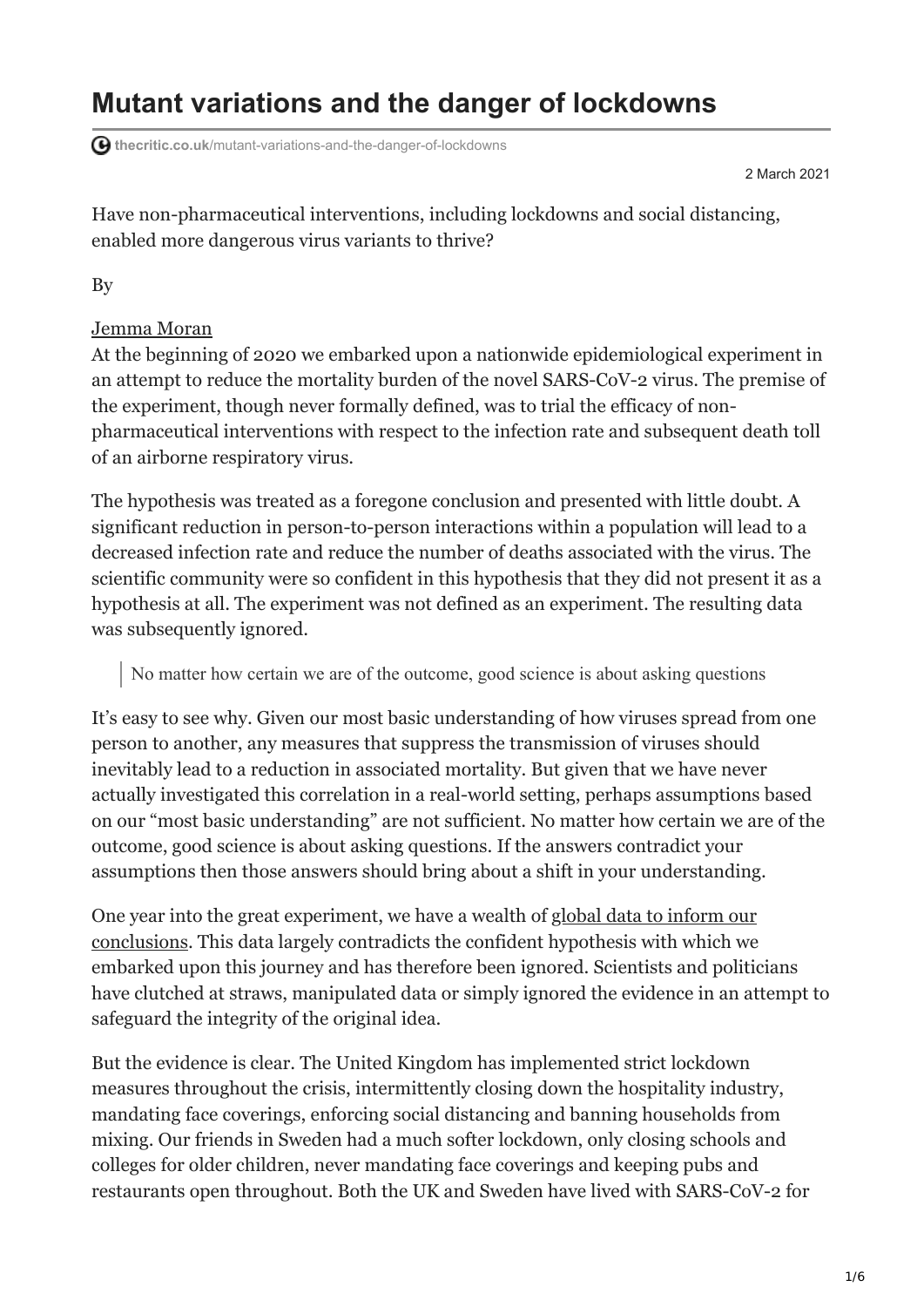almost a year with very different results. The logic of our hypothesis dictates that Sweden should have seen a much higher number of coronavirus-related deaths (relative to their population) than the UK. The reality is that [Sweden's death rate is considerably lower](https://coronavirus.jhu.edu/data/mortality).

This information alone is not enough to refute our hypothesis. We are only comparing two countries after all, and there are many other variables at play such as population density, climate and demography. Simply comparing data from two countries with two very different approaches to the situation is not enough to provide an answer. But it should be enough to warrant more questions.

Is there a correlation between the stringency of non-pharmaceutical interventions and the mortality burden of SARS-CoV-2? Perhaps the best source of data for this is the USA, where different states implemented different measures.



There are some caveats to this data. First, New Jersey, with the most "Covid deaths per million", has the highest population density of all the states. Alaska has the lowest. The simple fact that the red lines on this graph do not cluster on the right extremity does not disprove the efficacy of lockdowns. Furthermore, there is no statistical difference between the lockdown average and non-lockdown average in this data, so no-one could claim that lockdowns lead to *more* Covid deaths based on this evidence alone.

The evidence should drive us to reconsider what we know and apply our knowledge in a different way

South Dakota, with a very low population density, appears to buck the expected trend. Is this because of the lack of lockdown? Possibly. But Florida, with a very high population density (eighth in the country) appears much *lower* than it should, despite the lack of lockdown. Nebraska and Wyoming are both higher on this list than they should be, while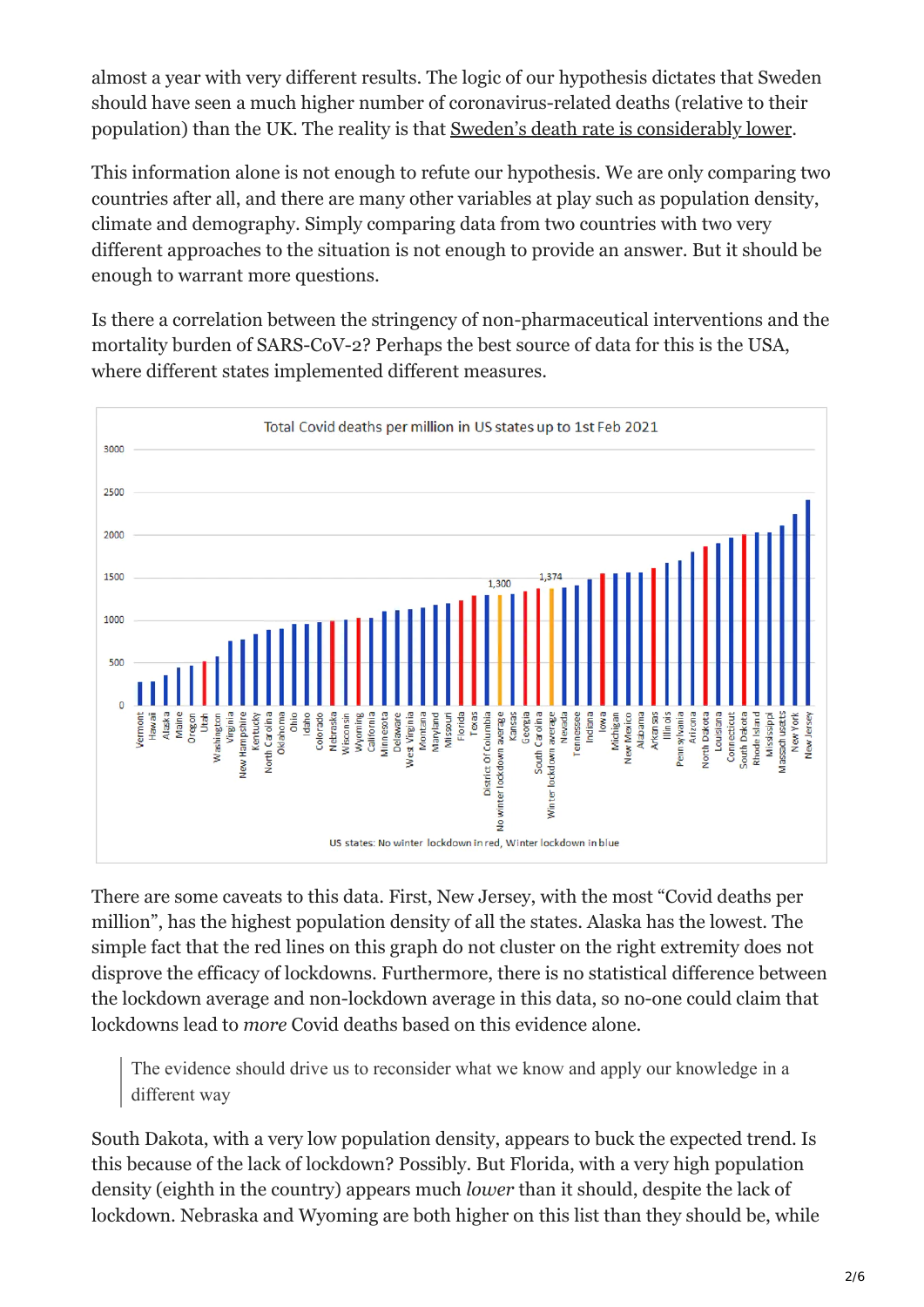Utah is a bit lower. Georgia and South Carolina are a little lower than we would expect, while Iowa and North Dakota are significantly higher. If we introduce climate as a factor, taking average temperatures into account, then we would expect to see North Dakota somewhere near the top, while New Jersey should be much lower down. There are many variables at play but the data should be sufficient to call the efficacy of lockdowns into question – especially given the high cost of such measures.

The reason we are so reluctant to accept that lockdowns and indeed other nonpharmaceutical interventions (NPIs) have little to no impact on the mortality burden of the SARS-CoV-2 virus is that it's difficult to find an explanation for it. However, rather than denying the evidence in the absence of an explanation, the evidence should drive us to reconsider what we know and apply our knowledge in a different way.

One possible explanation for the ineffectiveness of non-pharmaceutical interventions lies in our understanding of evolution. We all understand that humans evolved to become more intelligent over millions of years, but this did not happen by design. Humans that were born with larger brains owing to a random, spontaneous, genetic mutation had an advantage over those with smaller brains and were therefore more likely to survive and reproduce. The more intelligent "strain" of humans dominated and displaced the competition. But a species only evolves in this way when it is put under pressure. Without environmental challenges to overcome there would have been no fight for survival and the more intelligent "strains" of human beings would have had no advantage. In other words, if living on earth was easy we would still be apes.

In the microscopic world, genetic mutations are more common and therefore evolution happens at an accelerated rate. This is why doctors are reluctant to prescribe antibiotics since overuse of this intervention could lead to the evolution of superbugs.

Some people find this idea hard to grasp. Why and how are bacteria able to mutate in order to overcome threats to their existence? After all, they are not sentient. They do not understand their environment or "decide" to fight back. But in reality it is not the introduction of antibiotics that stimulates the mutation of antibiotic-resistant bacteria. These mutations are happening anyway, spontaneously, randomly. New bacterial variants are emerging all the time and some of them *happen* to be resistant to antibiotics. This would still be the case if antibiotics didn't exist.

In a world without antibiotics, the antibiotic-resistant mutations do not have any advantage over other bacterial variants. They are a flash in the pan. Brief and rare. But when you introduce antibiotics into the mix, you confer an advantage on the antibioticresistant bacteria, allowing them to thrive, multiply, dominate and displace. This is why we have to be very careful with antibiotics and consider when it is appropriate and necessary to use them. Antibiotics save many lives, but if used irresponsibly over a long period of time they could wipe out a species.

Imagine if we were to administer antibiotics to every single member of society once a month to pre-empt any possible infections. It's likely we would see a sharp reduction in bacteria-related mortality, such as bacterial pneumonia, but only in the short term.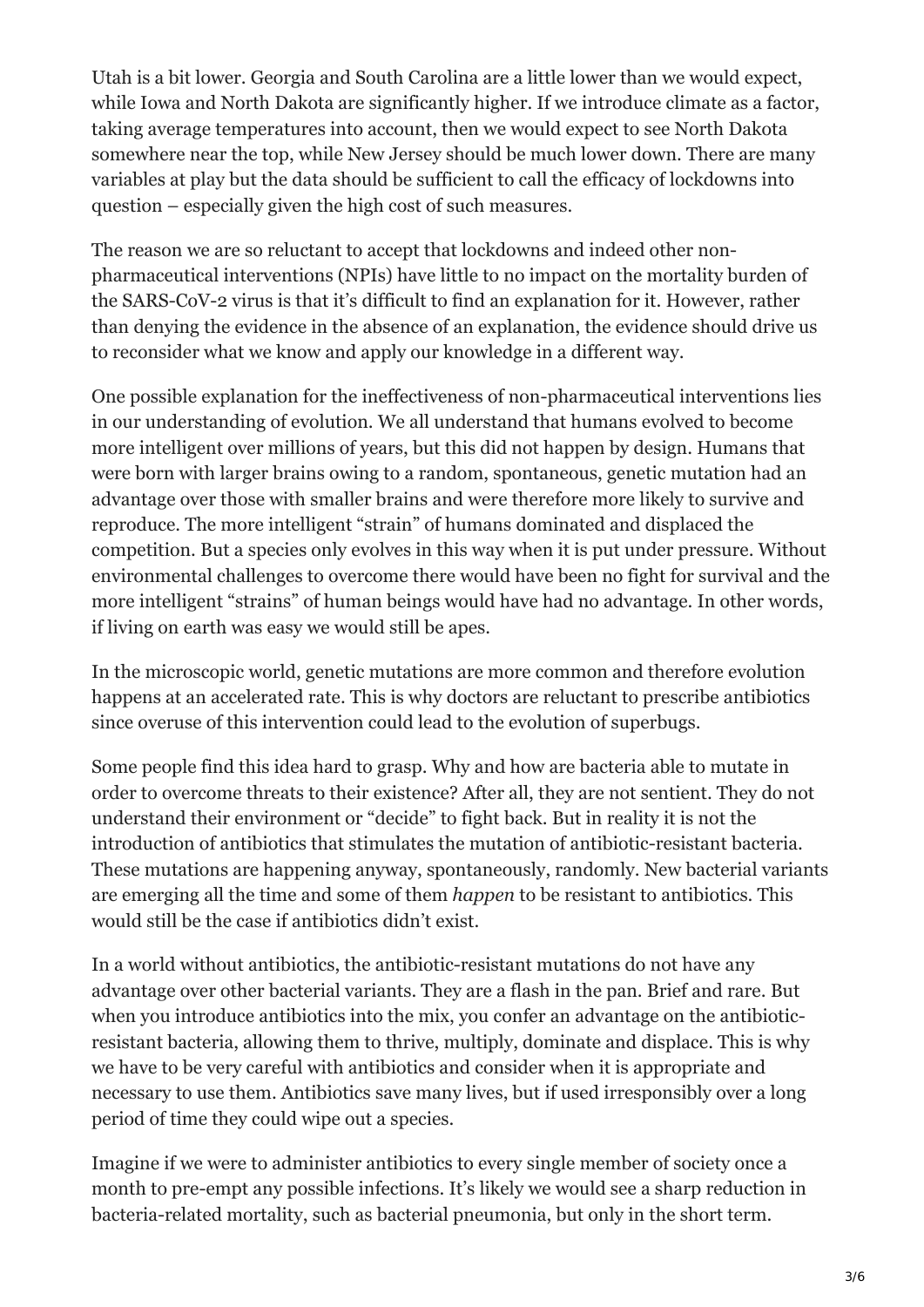Infectious bacteria would quickly evolve into antibiotic-resistant superbugs, rendering our preventative interventions redundant and threatening the safety of everyone on earth.

Viruses and bacteria are not so very different. Just like bacteria, viruses mutate spontaneously and randomly, giving rise to thousands of different variants or mutations of the same virus. Most of these mutations make no difference to how the virus interacts with our immune system and confers no real advantage on the variant in question. However, some mutations may change the nature of the virus itself in the following key areas:

- **Virulence:** how likely the virus is to make us seriously ill, leading to an increased risk of hospitalisation and death;
- **Transmissibility:** how easily the virus is passed from one infected individual to another;
- **Detectability:** how easily the virus can be detected by certain methods of testing.

At present, there are over 4000 known variants of the SARS-CoV-2 virus. Some of these viruses will be less virulent than the original; others will be more virulent. Some will be more transmissible than the original; others will be less transmissible. Some will be more easily detected with PCR testing; others will be less easily detected.

All of these factors confer advantages and disadvantages on the variants in question, but the extent of these advantages is dependent on the pressures of the environment in which they exist. Non-pharmaceutical interventions have, for the first time, dramatically altered the context of that environment.

In any species, a mutation that leads to increased strength or intelligence is likely to be advantageous and will therefore dominate the competition and become more prevalent. In a hostile environment, the advantage of these mutations is exaggerated and the prevalence of advantageous genetic variants increases even more. This is how organisms evolve to deal with threats.

A more transmissible variant of a virus has a clear advantage over a less transmissible variant; but if we put pressure on the virus, we confer an even greater advantage on those more contagious variants.

In a world of social distancing, we are conferring a greater advantage on the more transmissible variants of that virus

Imagine two countries at war with one another. One has missiles with a range of 4000 miles, while the other has missiles with a range of 3500 miles. If the countries are only 3000 miles apart neither country has an advantage in the fight. Even though one set of missiles has a longer range, they are no more likely to find their target. Now apply this logic to two variations of a virus, one of which is more transmissible than the other. In an environment with regular close-contact between people as they gather in crowds, the more transmissible variant does not have such a distinct advantage over the others and is less likely to dominate and displace the less-transmissible variant. The less transmissible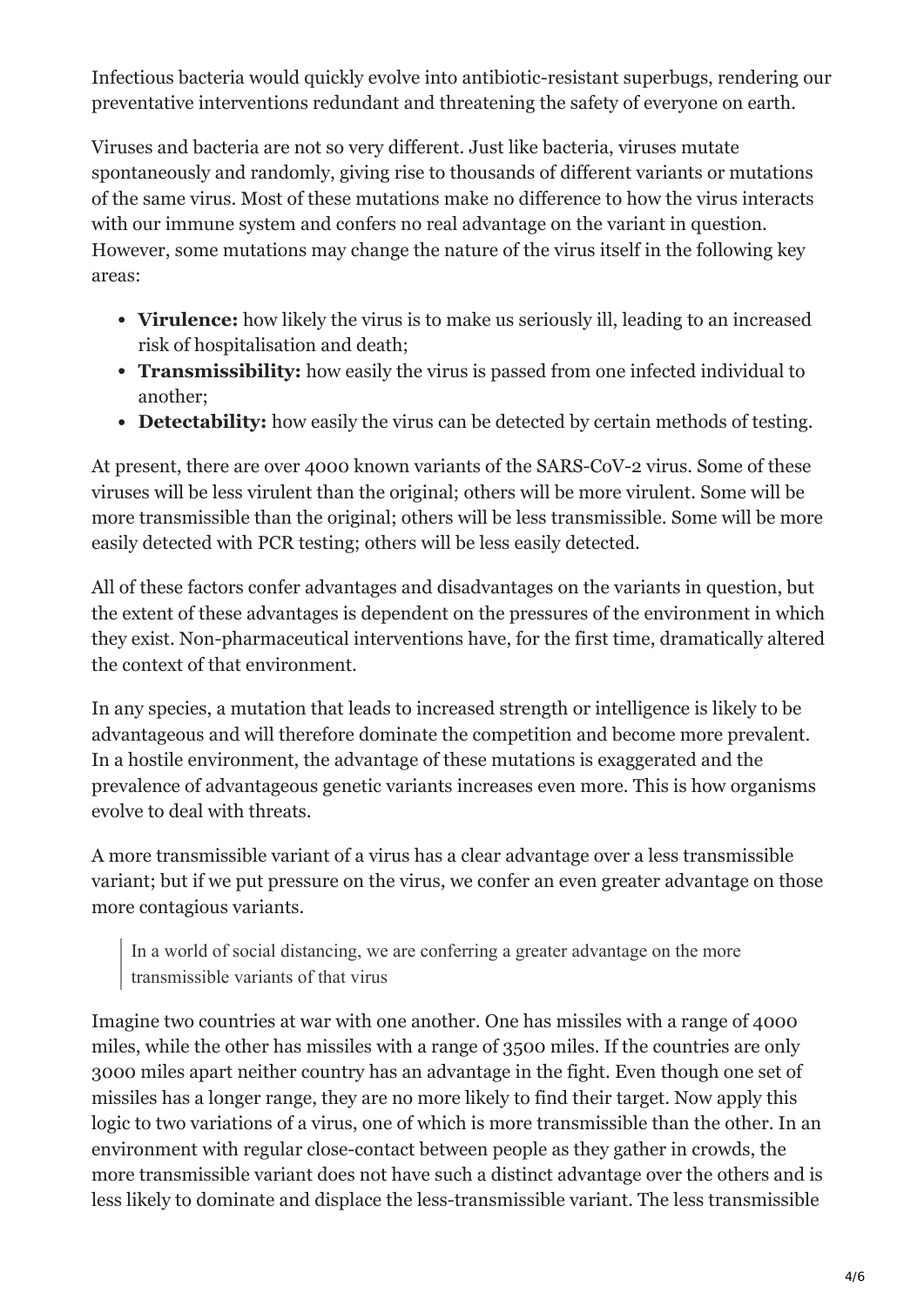variant is still finding its target, infecting that person, making them sick and leaving them (in the vast majority of cases) with natural immunity, leaving the more transmissible variant with fewer targets to choose from.

In a world of social distancing, stay-at-home orders, face coverings and a ban on mass gatherings, we are no-doubt suppressing the virus. But we are conferring a greater advantage on the more transmissible variants of that virus. Effectively we are moving our two warring countries further apart so that only the longer-range missiles are able to find their targets. Suddenly it is clearer which of these countries will win the war. The moretransmissible viral variants will dominate and displace the less transmissible variants at an accelerated rate. In this way, it is possible that our efforts to suppress the virus are hastening the evolution of NPI-resistant variants, much like the use of antibiotics hastens the evolution of antibiotic-resistant bacteria.

In the same way, some random, spontaneous mutations of the SARS-CoV-2 virus will be harder to detect with PCR testing due to differences in their spike protein, for example. If we rely on testing and tracing as a way of controlling the virus, then the less detectable variants will have an advantage over those we can identify, and they will become more prevalent.

## Non-pharmaceutical interventions have essentially levelled the playing field

Now to the most important aspect – *virulence*. In the context of normal human behaviour, variations that have mutated to become more virulent are at a distinct disadvantage. This is because, prior to 2020, we only stayed at home if we were too sick to go out. If we had a bit of a sore throat and a runny nose, we would still go to work. We would still go to school. We would still attend sports events, theatre, cinema, clubs, rock concerts, parties, festivals, protests and religious services. This meant that the more virulent strains, which were more likely to make people very ill, had a naturally occurring disadvantage compared with less virulent strains. This is why viruses usually evolve to become *less deadly* over time. The less virulent variants tend to dominate because we spread them more, infecting more people and conferring natural immunity before those people come into contact with a rarer, more virulent variant.

Non-pharmaceutical interventions have essentially levelled the playing field. If everyone is staying at home, regardless of how unwell they might feel, then the less virulent variants lose their advantage. Moreover, it could be argued that we are not levelling the playing field at all, but rather tipping the scales in favour of the more virulent variants. After all, while those with mild symptoms are confined to their homes, those with severe symptoms are forced to leave their homes and transition to a crowded environment full of vulnerable people. Hospital.

There is already some evidence emerging to support this theory. The Kent variant is reported to be [more transmissible and more deadly](https://www.bmj.com/content/372/bmj.n230), while the South Africa variant is [more likely to make people severely ill](https://en.wikipedia.org/wiki/501.V2_variant#cite_note-8). Is it a coincidence that the prevalence of these variants emerged in countries with very strict measures in place throughout the